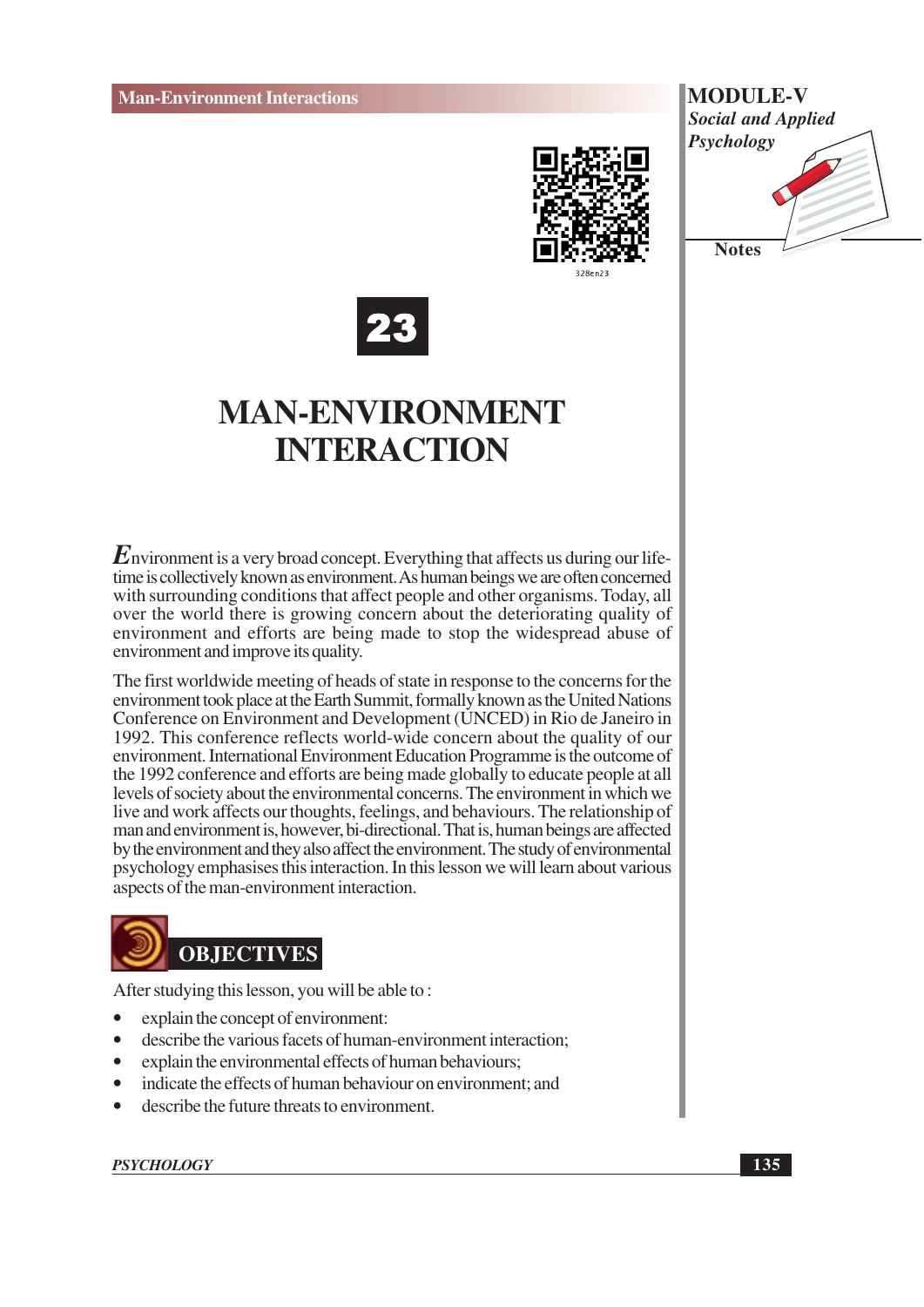

**Notes** 

## 23.1 MAN-ENVIRONMENT INTERACTION

We know that physical environment directly or indirectly affects our behaviour. For example, it has been observed that people become more irritable and aggressive when the weather is hot and humid, in comparison to cold weather. You must have read in the daily newspapers about the increase in "road rage" cases during the summer months. Our interest in such environmental variables has led to the development of a field known as **Environmental Psychology**.

This field of psychology is dedicated to the study of reciprocal relationships between psychological processes and physical environments, both natural and man made. Reciprocal relationship deals with two-way process in which environment influences human behaviours and human beings affect environment. In order to understand various aspects of this interaction it would be useful to understand various types of environment which we encounter. A brief description of major types of environment is given below.

Physical environment : It includes both physical reality and social-cultural phenomenon that surround us. The noise, the temperature, the quality of air and water, and various objects and things constitute the physical world around us.

The social and cultural environment: It includes the aspects of social interaction including its products such as beliefs, attitudes, stereotypes, etc. The material and non-material aspects of environment are included in it.

Psychological Environment: It includes the perceptions and experiences pertaining to any environmental setting. Some environments may be stimulating and exciting while othes may be dull and boring. Expression of psychological is often used in the organizational context.

Environment is a theme relevant to many other disciplines, such as geography architecture, urban planning, etc. It is indeed multidisciplinary in nature. It is labeled as Environmental Science.

The human-environment interaction has five major components. These components are briefly described below:

- **Physical Environment:** It includes aspect of natural environment such as  $1.$ climate, terrain, temperature, rainfall, flora, fauna, etc.
- 2. Social Cultural Environment: It includes all aspects of cultural environment such as norms, customs, process of socialization, etc. It include all the aspects dealing with other people and their creations.
- $\overline{3}$ . **Environmental Orientations:** It refers to the beliefs that people hold about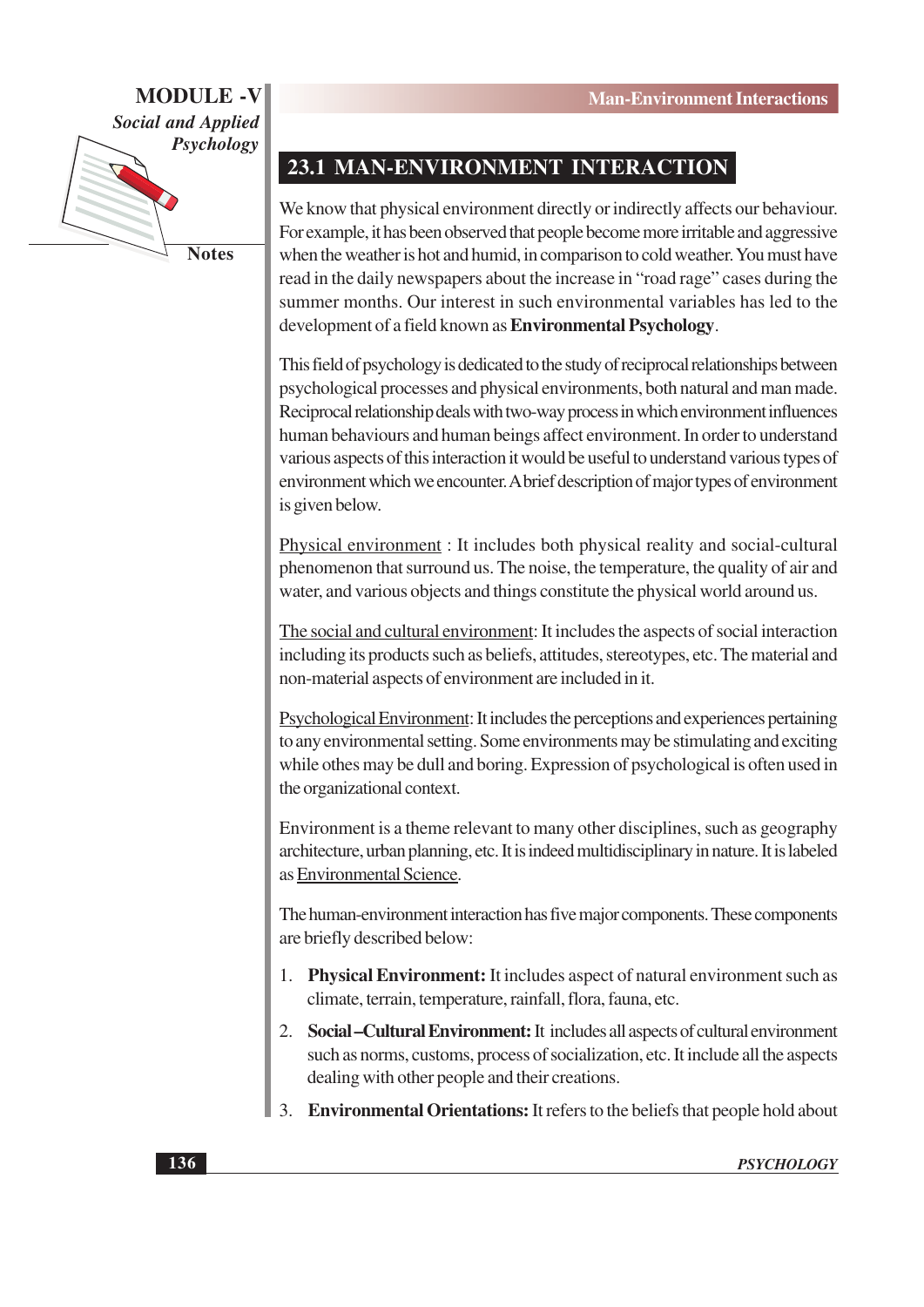their environment. For example, some people hold environment equivalent to God and therefore they perceive all its aspects with respect and reverance and try to maintain it in a perfect form and donot degrade it.

- 4. Environmental Behaviour: It refers to the use of environment by people in the course of social interactions. For example, considering the environment as personal space, where the individual identifies himself with it.
- 5. Products of Behaviour: These include the outcomes of people's actions such as homes, cities, dams, schools, etc. That is, these are products or outcomes dealing with the environment.

All the above aspects of environment depict the important constituents of the study of interaction between environment and the human beings. It is very important to understand that human beings are part of the environment and degrading environment will result in extinction of human beings and other forms of life. Therefore, it is the prime responsibility of human beings to maintain the environment in trim condition, its destruction means destruction of human life.

# **INTEXT QUESTIONS 23.1**

Give one term for the following:

- 1. Use of environment by people in the course of social interaction
- 2. Outcomes of people's actions like dams, schools, houses
- 3. Beliefs that people hold about the environment
- 4. All aspects of culture
- 5. Aspects of natural environment

### 23.2 PHYSICAL VS PSYCHOLOGICAL **ENVIRONMENT**

It is important to understand the difference between physical environment and psychological environment. Physical environment is what is out there in physical terms, like house, tree, mountain etc. On the other hand psychological environment consists of all that exists in one's mind.

It may have some relationship or correspondence with the physical environment or not. For example you may be sitting on the sea shore, where physically there

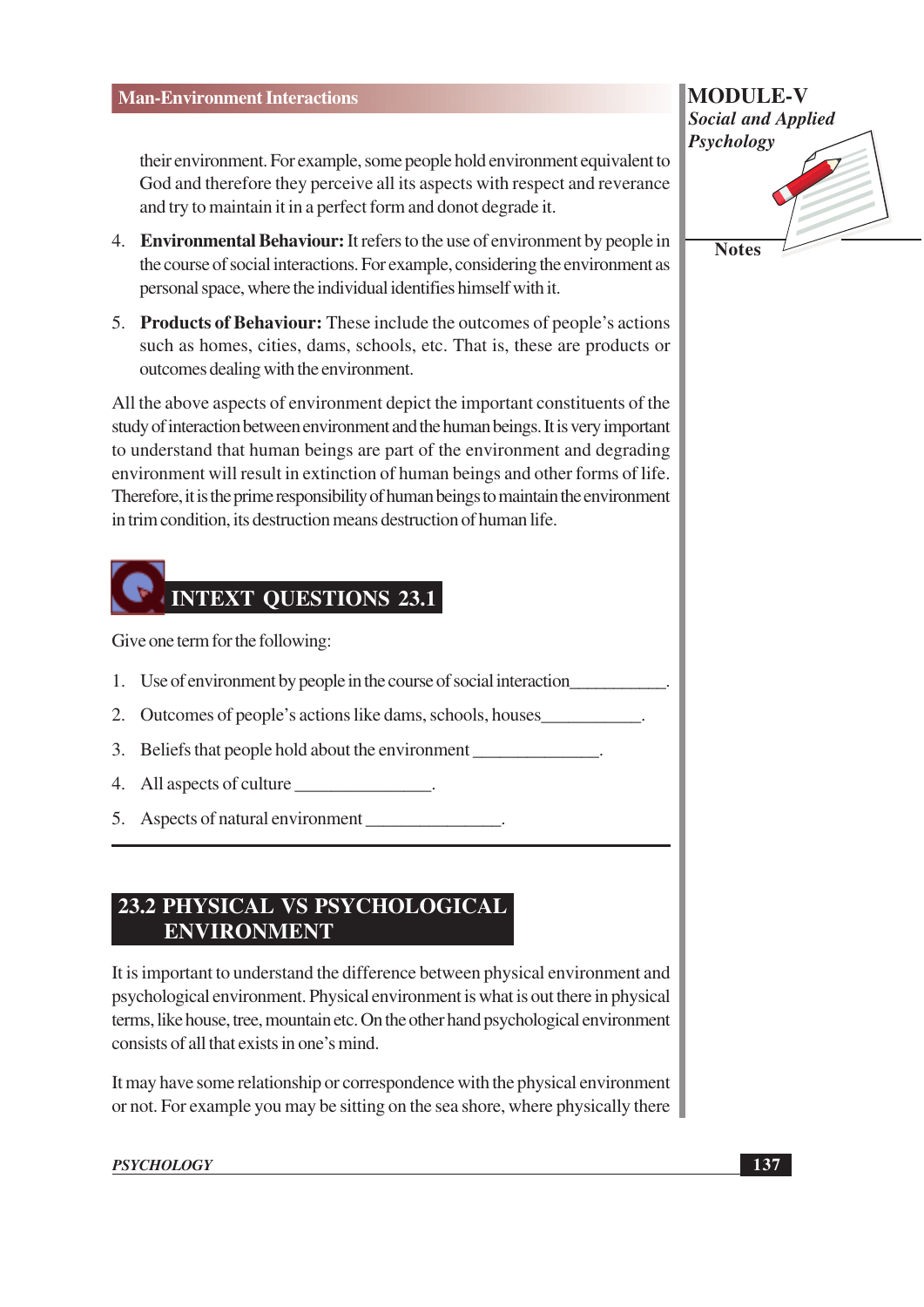

**Notes** 

are ships, boats, sea gulls, and ripples in the sea (all constitute physical environment). However, you may be sitting there and all that is in front of you but you may not be aware of that and may be thinking about something else. The existing physical environment is not influencing the person. It is what constitutes the psychological environment.

Kurt Lewin, a German Psychologist, differentiated between physical environment and psychological environment. Lewin has introduced the concept of life space to explain the relationship between person and environment. According to Lewin, life space is the whole psychological reality that determine the behaviour of an individual. Life space (L) includes everything present in the environment (E) that influences an individual's behaviour. The environment (E) contains everything outside the person (P), including physical, psychological, and social aspects. Lewin calls the person  $(P)$  in the environment  $(E)$  as life space.

Mathematically, life space can be described as:  $B = f(L) = f(P.E)$ .

That is behaviour of an individual at a particular time is a function of life space, which contains the person  $(P)$  and environment  $(E)$ , the environment  $(E)$  in the life space influences individual's behaviour and other physical environment that does not directly influence behaviour that is called **Foreign hull**. At some other time the events or objects in the foreign hull can influence the behaviour of an individual, in that event the part of the foreign hull influencing the behaviour becomes the part of E and E expands to include some part of the foreign hull.

### 23.3 ENVIRONMENTAL EFFECTS ON HUMAN **BEHAVIOUR**

We have earlier discussed that environment affects human behaviour and human behaviour affects environment, the two interact. Environment has both nourishing as well as destructive effects on human beings.

Throughout human history, people have been threatened by floods, earthquakes, and other natural disasters. Inspite of enormous scientific development, we have not been able to control the effect of natural calamities and we have not been able to control natural disasters either. In recent times, technological innovations and advances have brought us new potential threats from the environment, which are man made. These threats are physically harmful and stressful. People have to cope with these stressors. Such man made environmental stressors are many. These stressor are called pollutants and basically there are four: air pollution, water pollution, noise pollution and Crowding.

We find many natural disasters that affect human behaviour in many ways. These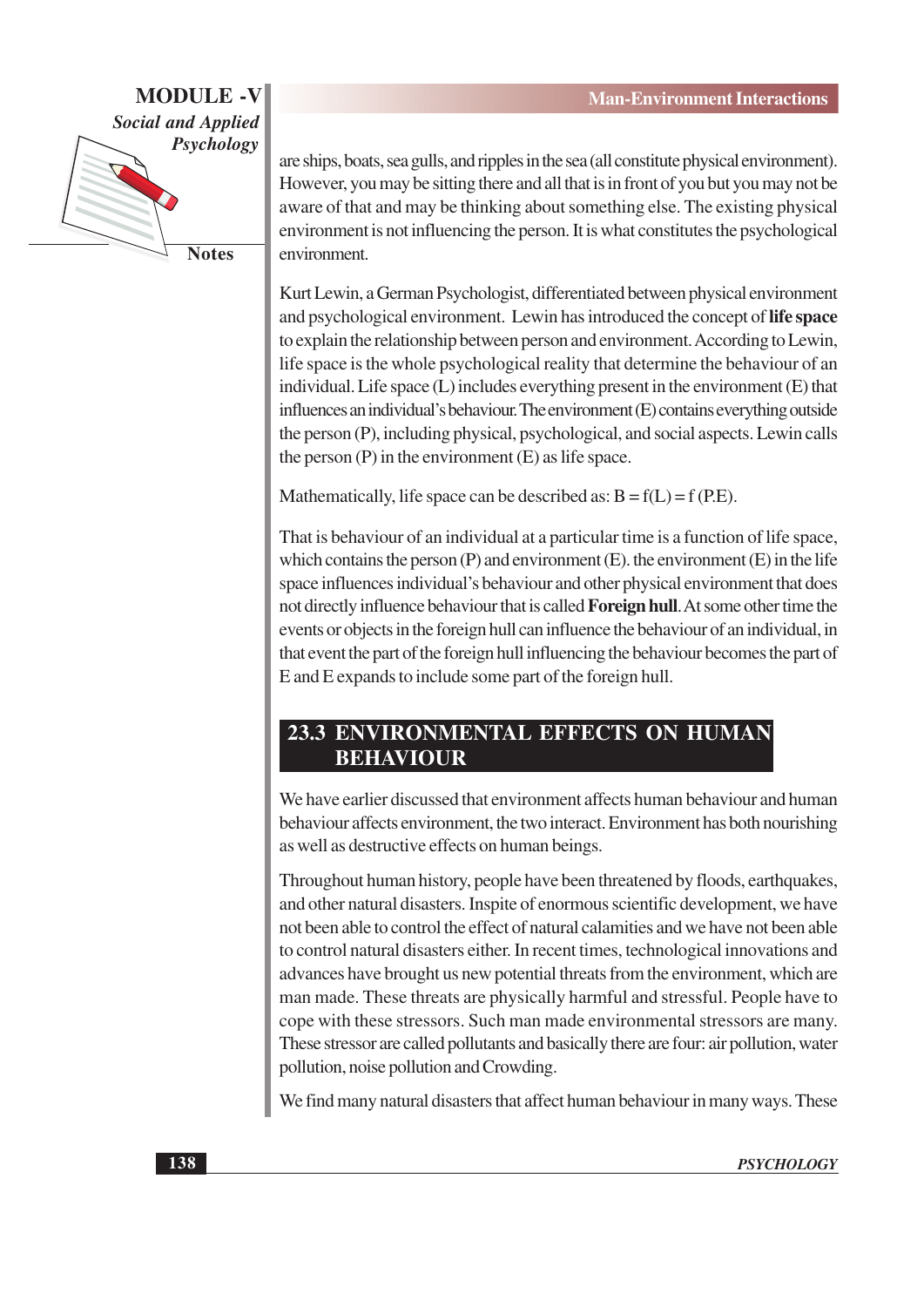natural disasters include earthquake, volcanic eruptions, wind storm, tornado, cyclone, famine, flood etc. The earth quakes at Latoor and Bhuj (2001) and Super cyclone in Orissa (1999) not only caused extensive damage to property and physical environment (uprooting of trees etc) but also had long-term effect on the lives of the people.

There are various man-made disasters also. The technological disasters such as three Mile Island (1979), Chernobyl (1986) and Bhopal Methy Iso Cynide (MIC) Disaster (1984) etc. are some of the major man-made disasters that have intense and long-term adverse effects on the lives of the people. In the Bhopal disaster more than 8,000 people died and over 2,00,000 were physically affected. Thousands of gas victims are still suffering from mental and physical health problems. Research studies indicate that the survivors of such disasters suffer from anxiety, withdrawal symptoms, depression, stress, anger and nightmares.

## **23.4 EFFECTS OF HUMAN BEHAVIOUR ON ENVIRONMENT**

As indicated earlier human activities also affect the environment. In fact, almost every human being adds, through his activities, some effect that contributes cumul actively and negatively to the environment we live in. Whenever, some one drives a scooter, motor cycle or car, uses hair spray, cooks food, etc. the environment is affected. We do not perceive the role our simple activities play in degrading our environment. Imagine that billions of people living on our planet in some way or the other affect the environment and the cumulative effect is tremendous. The effect of human activity (e.g. polluting air) is long-term and irreversible and will affect the lives of generations that were follow.

Fortunately, after playing havoc with our environment, people all over the world have become conscious of this disaster that the mankind has already made. Now, the efforts are being made to somehow control the onslaughts of the disaster.

## 23.5 PLANNING FOR THE FUTURE

As stated earlier, the United Nations is working seriously to control the harmful activities of people affecting our environment around the world. Environment is a naturally given capital having certain limits and we have to learn to use the resources judiciously. Air, water, food, fuel, etc. are all gifts of this environment to the human kind and we have to learn to judiciously use and conserve them. We have to pay greater attention to conserve water and air. Disposal of waste material we produce, ranging from sewage to garbage needs special attentions.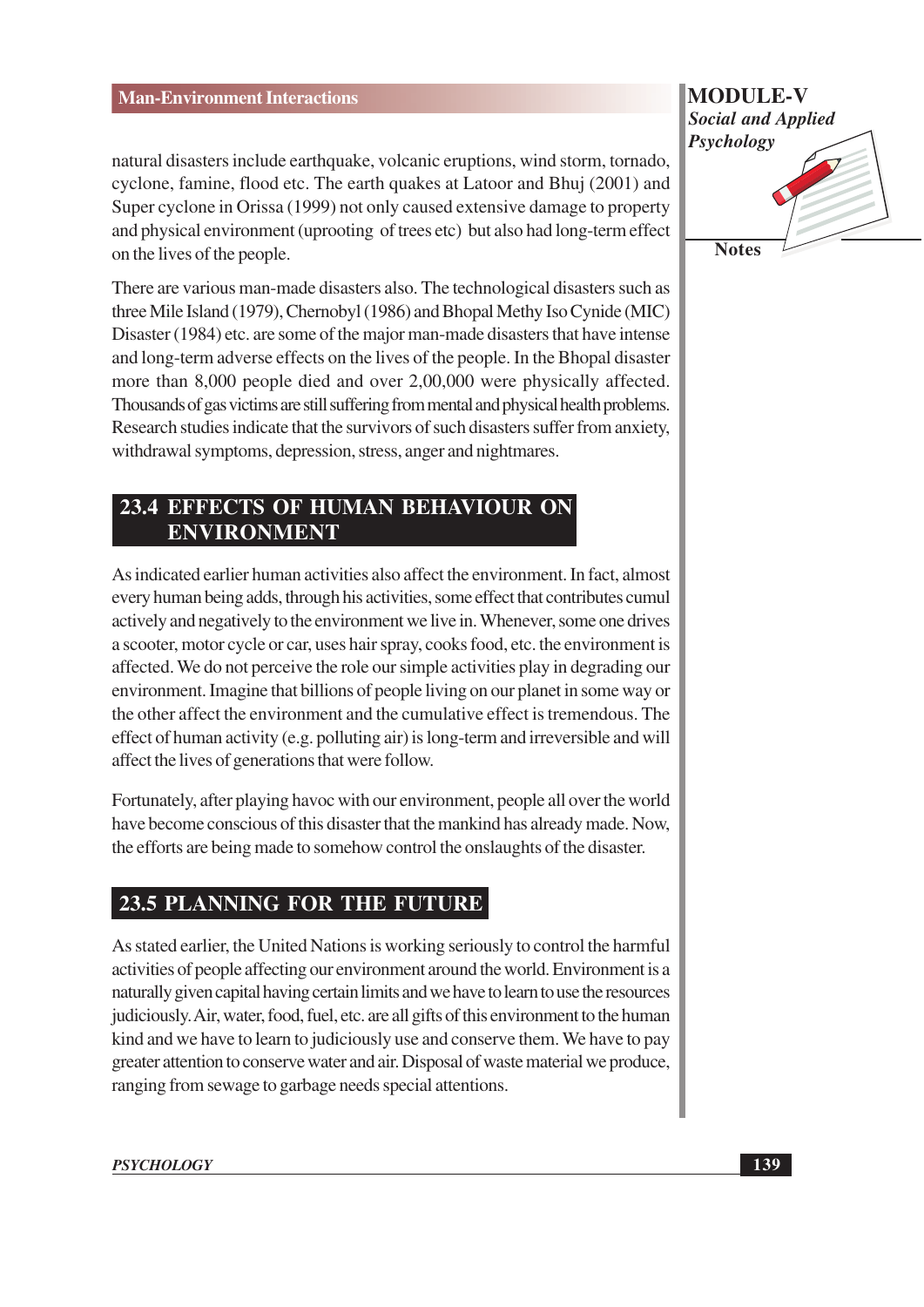

**Notes** 

Water: We are using natural resources that we are not replenishing, and water is one such resource. On our planet, there are now at least 80 countries having serious water shortage with serious threat to agriculture. India is one among these countries where water shortage is adversely affecting the agriculture. The water shortage in Karnataka and Tamil Nadu is an example. The water shortage is assuming serious threat to the big cities also. For example, during the summer months there is serious shortage of water in Delhi region and due to population influx from the neighbouring cities the problem is getting worse day-by-day. The solution lies in harvesting rain water and efforts are being made to use rain water to augment water supply.

Air: The quality of air has been adversely affected by automobile and industrial emission. Large quantities of emissions from such sources have increased the presence of harmful and toxic gases like carbon monoxide, nitrogen dioxide, sulphur dioxide etc. in the air that we breathe. Serious efforts are required in stemming the rot and save the public health. In this direction Delhi administration has taken serious steps in introducing CNG (Compressed Natural Gas) as a fuel for public transport system and it has made a significant improvement in the quality of air in Delhi. Such innovative intervention is required to restore the quality of air.

Waste Material: Perhaps the most obvious by-product of human activity is waste material we produce. This waste product of our activity range from sewage to garbage. It is a very serious problem for municipalities, corporations, and local governments to manage them. So far, much of our sewage disposal is flushed untreated into the rivers. This has created serious problem of water pollution. This makes our river water unfit for human consumption. There is now awareness of this serious problem and efforts are being made in pre-treating the sewage disposal before throwing it in the rivers and sea.

Another serious problem emanates from the tremendous amount of garbage we produce. The disposal of the garbage, especially of non-bio-degradable material (e.g., plastic bags) is a serious problem. We must take care not to use such material, like plastic bags for daily use. Recycling the waste should be undertaken to save the land from the polluting effects of such garbage.

## **INTEXT QUESTION 23.2**

- Give any one suggestion for reducing water shortage.
- What should be done to reduce air pollution?  $\mathcal{L}$
- 3. Give suggestions for treatment of waste materials?